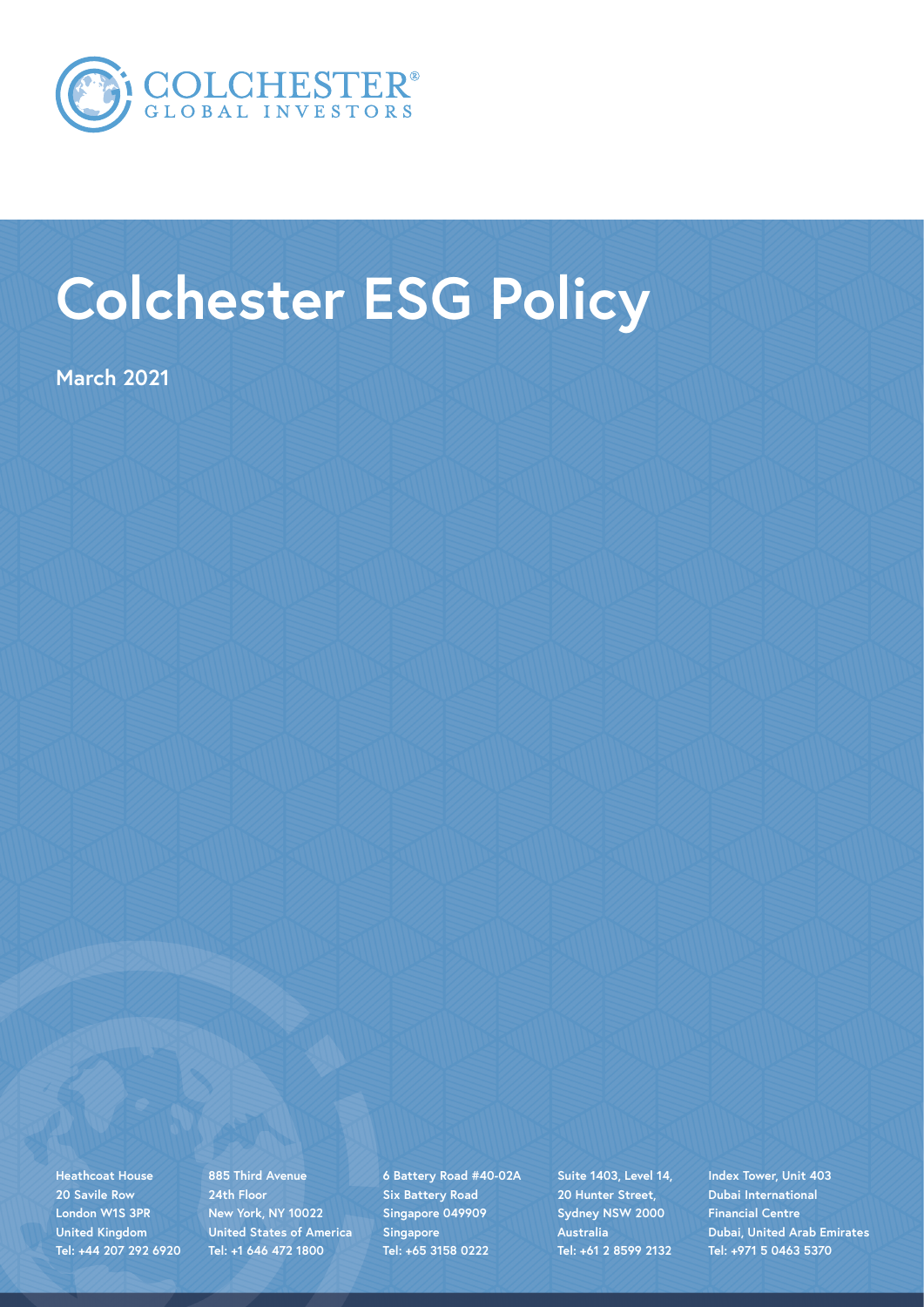

## Responsible Investment

## **Contents**

| $Introduction \dots 2$ |  |
|------------------------|--|
|                        |  |
|                        |  |
|                        |  |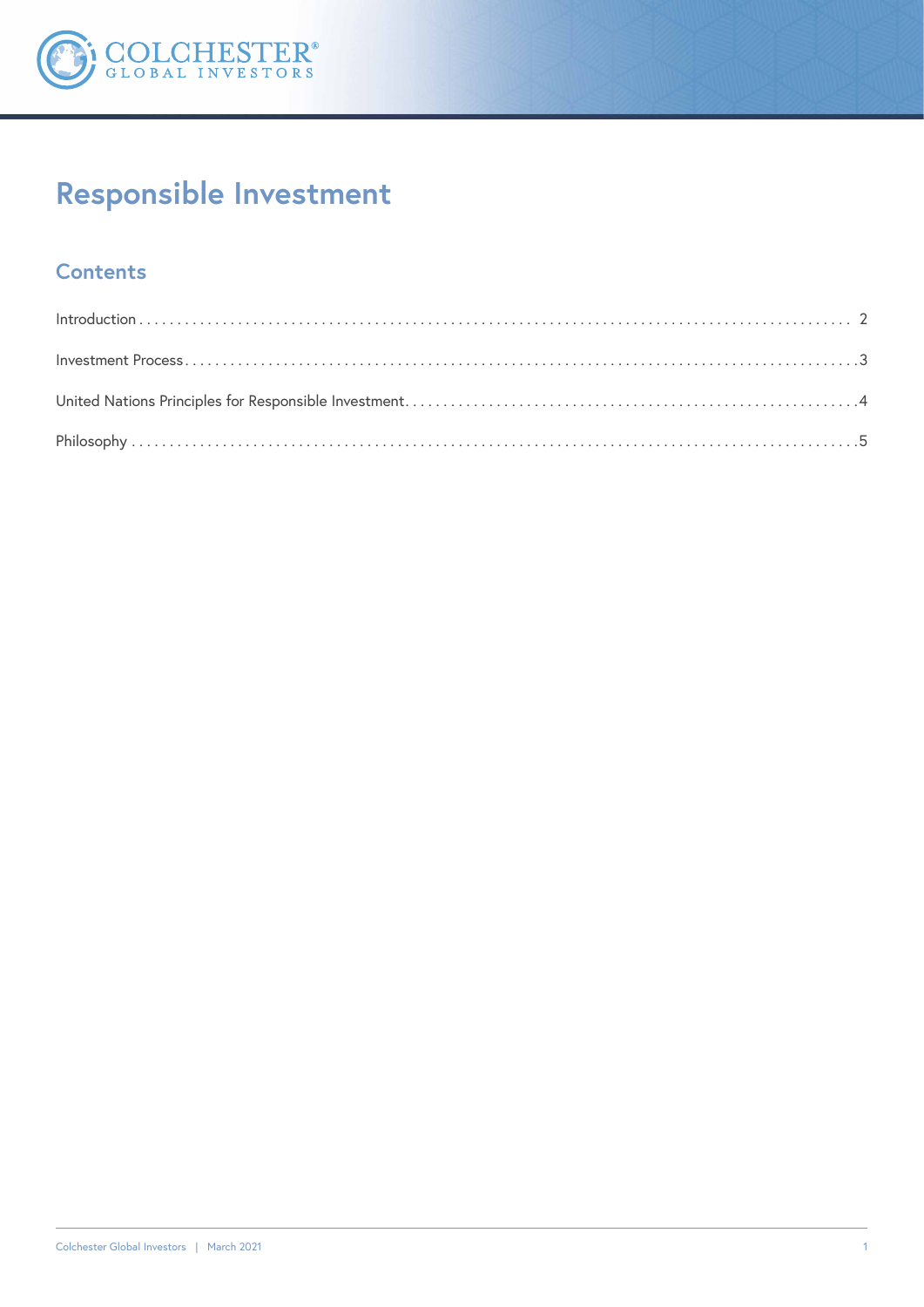

## **Introduction**

Colchester Global Investors Limited (Colchester) is a medium-term value driven investment manager. Investments are made in fixed interest securities issued by sovereigns and supranational institutions and their currencies. The factors that underpin the Colchester investment process are wide ranging incorporating macro-economic and financial analysis alongside environmental, social and governance factors (ESG). Responsible investing is and has been since the inception of the company in 1999, integral to the investment process employed by Colchester.

Colchester believes that countries with better ESG standards tend to produce better economic growth, more stable balance sheets, and better long-term and sustainable financial outcomes. Our investment strategy therefore rewards those countries with better, and penalizes those with weaker ESG standards, as we believe that this will deliver better risk adjusted returns for our clients over the medium term.

Colchester's investment programs invest primarily in sovereign bond markets that offer attractive real yields adjusted for the strength of their balance sheet and in undervalued real exchange rates adjusted by the strength of their external financial balance sheet. Colchester does not rely upon external credit rating assessments as we perform our own research. Our portfolios are highly transparent, liquid, unlevered and do not utilize securitization vehicles, credit or other corporate bonds.

All portfolios managed by Colchester follow a similar investment management strategy based on the analysis of inflation, real interest rates and real exchange rates, supplemented by an assessment of sovereign financial balances - fiscal, external, monetary and ESG factors.

Colchester invests on a global basis in both developed and developing/emerging, markets. Risks associated with the investment process include, but are not limited to the following:

- 1. Currency exchange-rate risk;
- 2. The possible imposition of withholding, income or excise taxes;
- 3. The absence of uniform accounting, auditing and financial reporting standards, practices and disclosure requirements and weak government supervision and regulation;
- 4. Financial, economic and political risks, including capital controls; and
- 5. Global market turmoil.

While ESG considerations are inherent in our financial stability analysis, they also inform our assessment of these, and other risks, that impact on the construction of our portfolios. Whilst ESG factors are not as easily identified, measured or acted upon for sovereign debt as they are for equity or corporate debt, they can still be incorporated into the investment process. Governance is clearly a key consideration, although environmental and social considerations also play a role in determining the medium-term stability and economic performance of a country.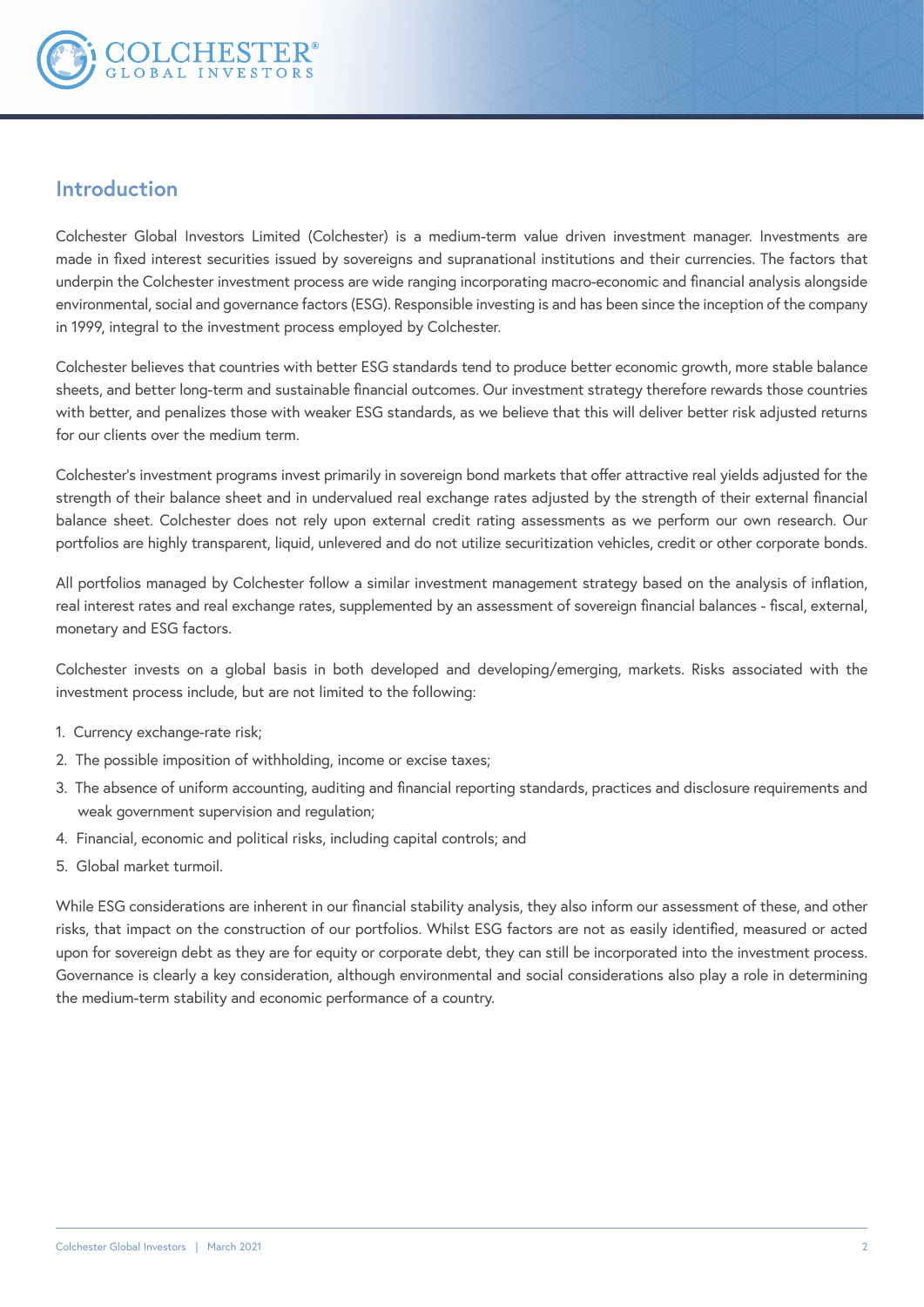

## **Investment Process**

The Colchester Investment Management team perform detailed research assessments for all countries within the investment opportunity set. This country research process is performed independently by Colchester's investment professionals and is supplemented, where possible, by meetings with government finance departments, economists, political analysts, major corporates and independent 'think tanks' to develop a rounded picture of a country's status and prospects.

ESG factors are integrated holistically into Colchester Global Investors' valuation framework. Countries are assigned a proprietary Financial Stability Score that combines an assessment of their overall balance sheet strength and ESG factors (Figure 1). Scores are determined through an extensive assessment of the macro-economic environment, policy framework, ESG standards and other country specific factors. The data used in the financial health assessment comes from government statistical offices, central banks and international institutions (OECD, IMF, BIS, etc.). Similarly, ESG data comes from standardized internationally recognized organizations i.e. the United Nations, World Bank, Natural Resource Governance Institute. The Financial Stability Score therefore encompasses a diverse range of quantitative and qualitative assessment factors for a country.

Bond and currency scores range from +4 to –4, and, at a limit, a country may be excluded from the investment universe if its ranking falls below –4. Colchester penalizes a country's balance sheet for weak ESG factors. ESG and country research is undertaken by Colchester's investment team, who also engage with stakeholders, where possible, during country research trips.



#### **Figure 1: Financial Stability Score a function of Balance Sheet and ESG factors**

Following our assessment of real yield and real exchange valuations, the Financial Stability Score is applied to the real yield in the portfolio construction process. Where we have two countries with equal real yields, and similar volatility and risk characteristics, the one with the higher Financial Stability Score will be favored, as it is reasonable to assume that a country with higher standards on all, or some, factors would have a better return outcome. Some factors included within the ESG assessment are show in Figure 2: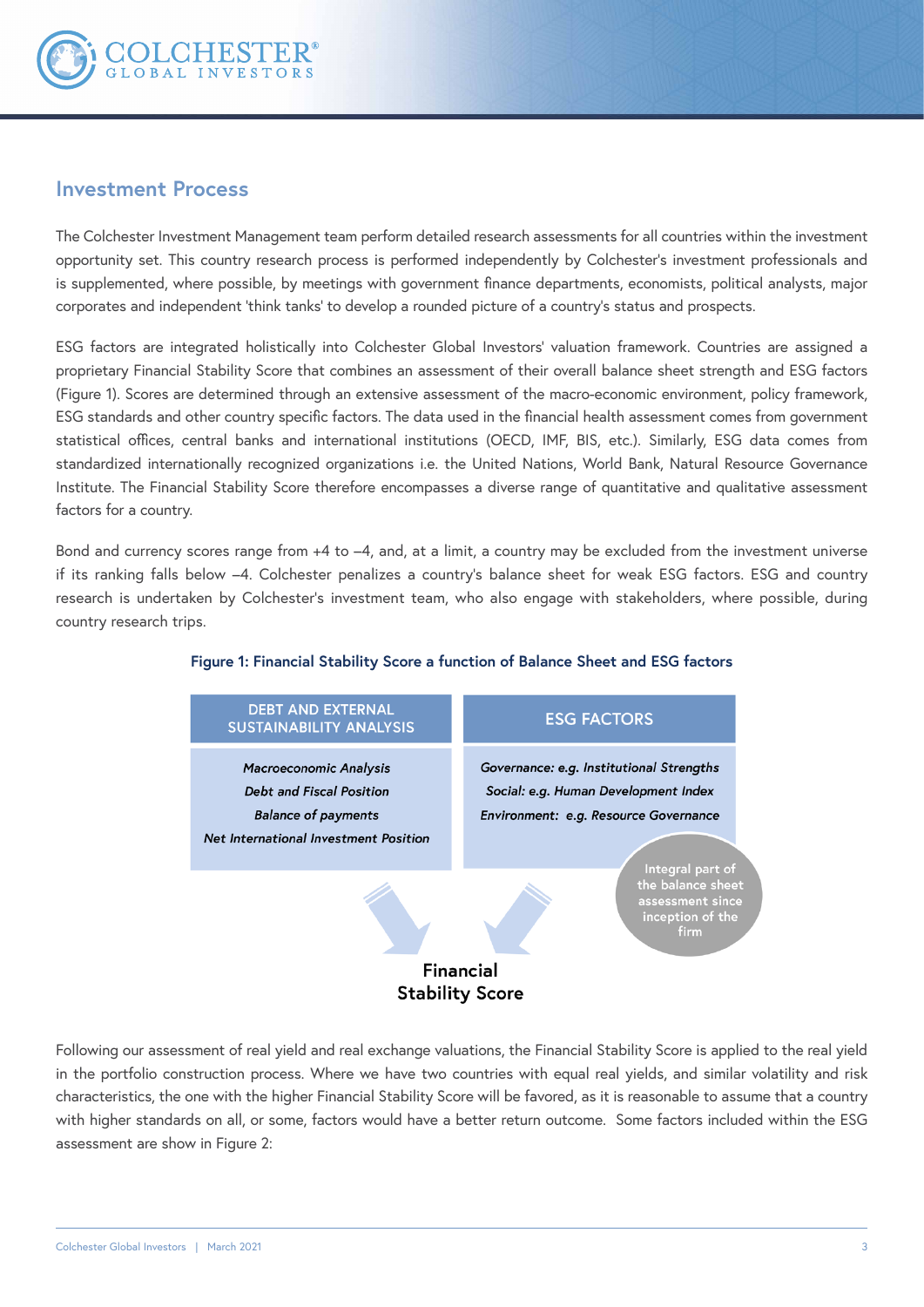

| "F"                                            | "S"                                | "G"                             |
|------------------------------------------------|------------------------------------|---------------------------------|
| Environmental<br><b>Factors</b>                | Social<br><b>Factors</b>           | Governance<br><b>Factors</b>    |
| $\bullet$ WorldRiskIndex                       | • Life expectancy                  | Institutional strength          |
| • Yale Environmental                           | • Education standards              | • Political stability           |
| Performance Index                              | • Standard of Living               | • Control of corruption         |
| • Fossil fuel consumption                      | Labour standards<br>$\bullet$      | • Rule of Law                   |
| $\bullet$ CO <sub>2</sub> emissions per capita | Demographics                       | • Voice and accountability      |
| Resource governance                            | <b>Health factors</b><br>$\bullet$ | <b>Government effectiveness</b> |
|                                                |                                    | • Regulatory quality            |
|                                                |                                    | <b>Business environment</b>     |
|                                                |                                    |                                 |

#### **Figure 2: Diverse Range of Quantitative and Qualitive ESG factors**

## **United Nations Principles for Responsible Investment**

Colchester is a signatory to the UNPRI, implements and adopts the six principles of responsible investment. We see no conflict of these principles with our fiduciary duties and responsibilities to our clients. Colchester recognizes that these principles support the investment process.

In summary, we put into action each principle as follows:

#### **Principle 1 - We will incorporate ESG issues into investment analysis and decision-making processes.**

Colchester incorporates ESG factors directly into its investment process via the country research process and Financial Stability Score which forms part of the portfolio construction and determination of the investment opportunity set.

#### **Principle 2 - We will be active owners and incorporate ESG issues into our ownership policies and practices.**

Colchester's Investment Team discusses ESG issues with investing clients at regular meetings as well as with issuers during country research trips when possible and appropriate to do so. This way, we aim to influence, engage and improve ESG metrics for sovereign debt.

#### **Principle 3 - We will seek appropriate disclosure on ESG issues by the entities in which we invest.**

During the investment team's country research trips, they will seek more ESG related information, and discuss some ESG related issues further, where possible.

#### **Principle 4 – We will promote acceptance and implementation of the Principles within the investment industry.**

We hold regular meetings with investing, prospective clients and consulting firms that represent wide groups of investors explaining our investment process. These meetings regularly include specific discussion of ESG matters particularly when discussing the impact of the Financial Stability Score.